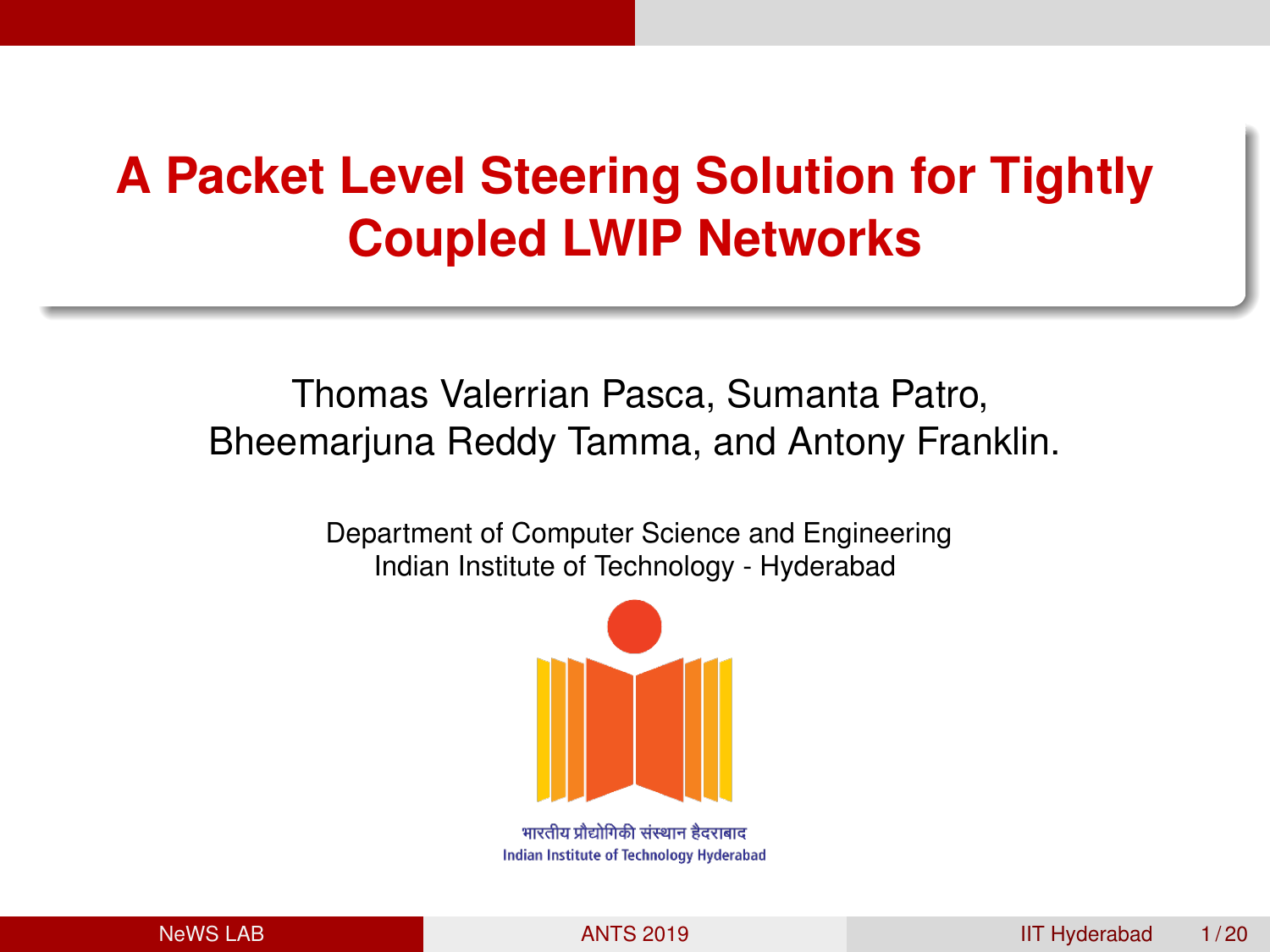### **Radio Level Interworking Architecture - LWIP**



**Figure:** 3GPP LWIP Architecture

- **Existence of Wi-Fi AP is not** known to EPC, *i.e,* Wi-Fi AP is controlled directly by the LTE small cell (SeNB).
- **•** Enables effective radio resource management across Wi-Fi and LTE links.
- LTE acts as the licensed-anchor point for UE's communication with the network.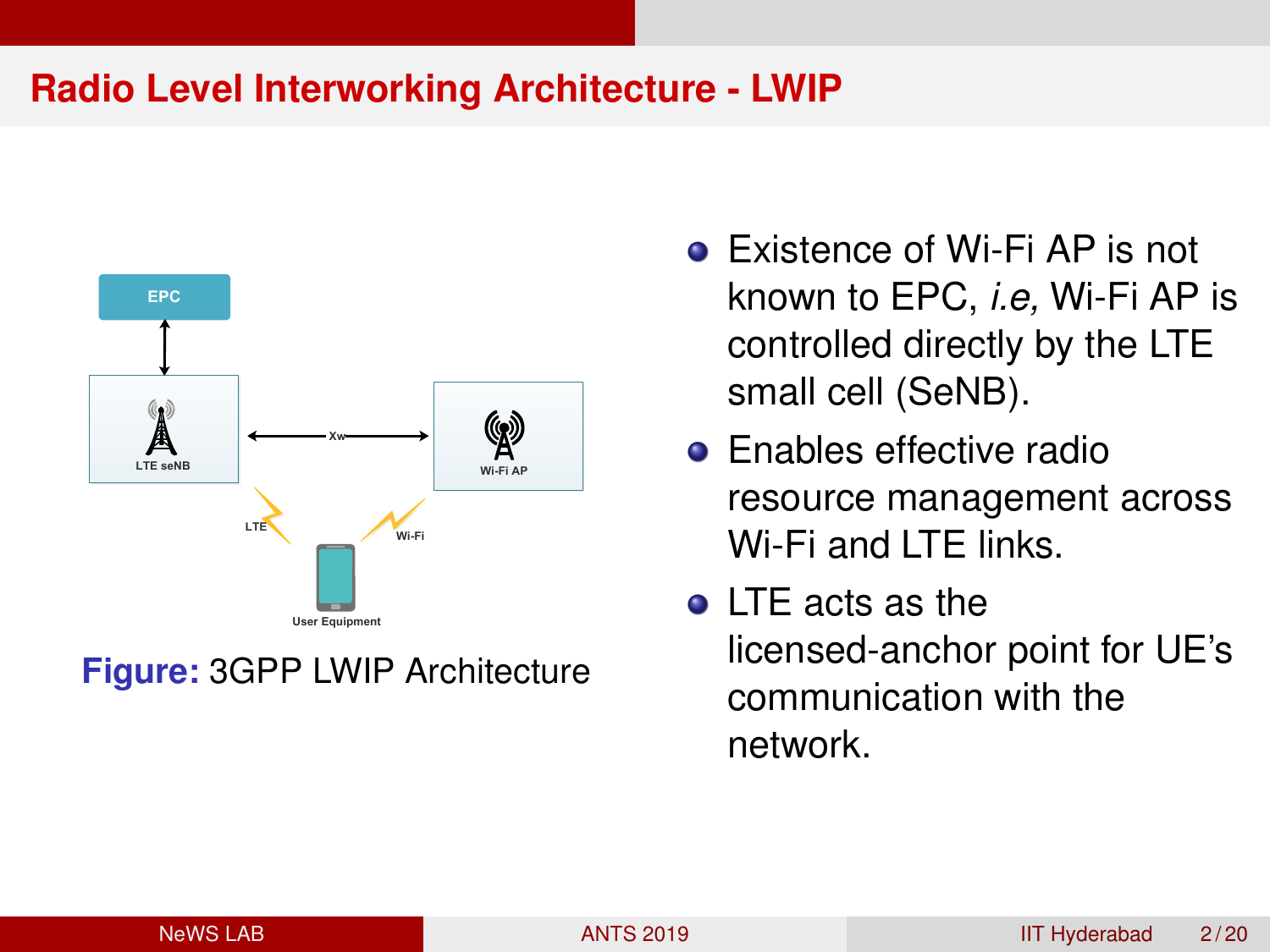#### <span id="page-2-0"></span>**Challenges with LWIP**

- Tighter LTE and Wi-Fi interworking architectures can harvest maximum benefit of link aggregation with packet level steering
- Packet level steering may lead to Out-of-Order (OOO) delivery of packets at the receiver due to link heterogeneity
- **TCP receiver generates DUPlicate ACKnowledgements** (DUP-ACK) for OOO packets received
- The unnecessary DUP-ACKs adversely affect the TCP congestion window growth and then lead to poor TCP performance
- Efficient packet level steering and avoiding OOO delivery are necessary to reap in full benefits of LWIP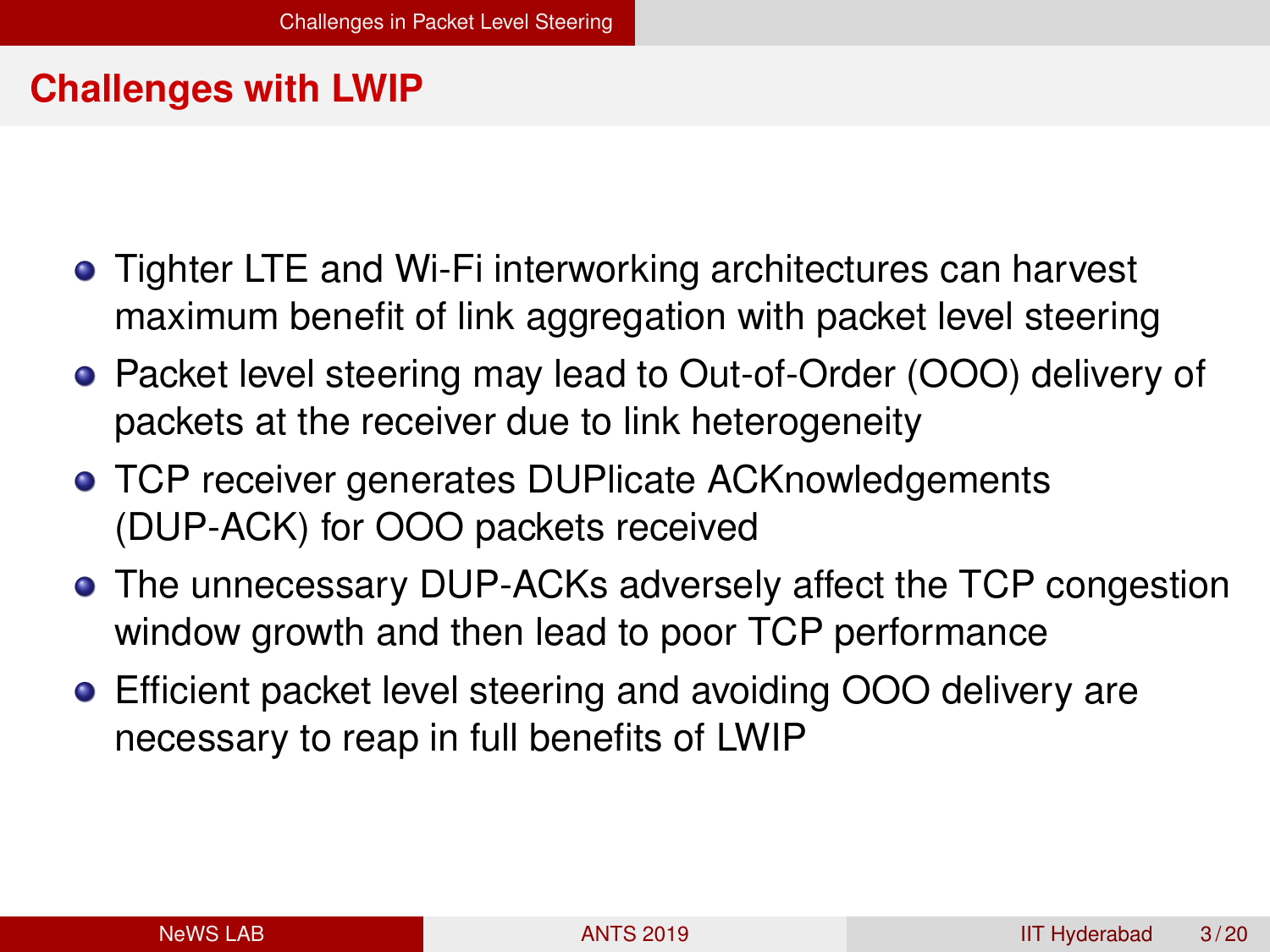# **Out of Order Delivery Problem**







**Figure:** CW for split ratio of 50% across LTE and Wi-Fi with 100 msec RTT for a 16MB file download.

**Figure:** CW for split ratio of 50% across LTE and Wi-Fi with 20 msec RTT for a 32MB file download.

**Figure:** Out Of Order packet delivery for packet split ratio of 20%, 50%, and 80% for 100 msec RTT.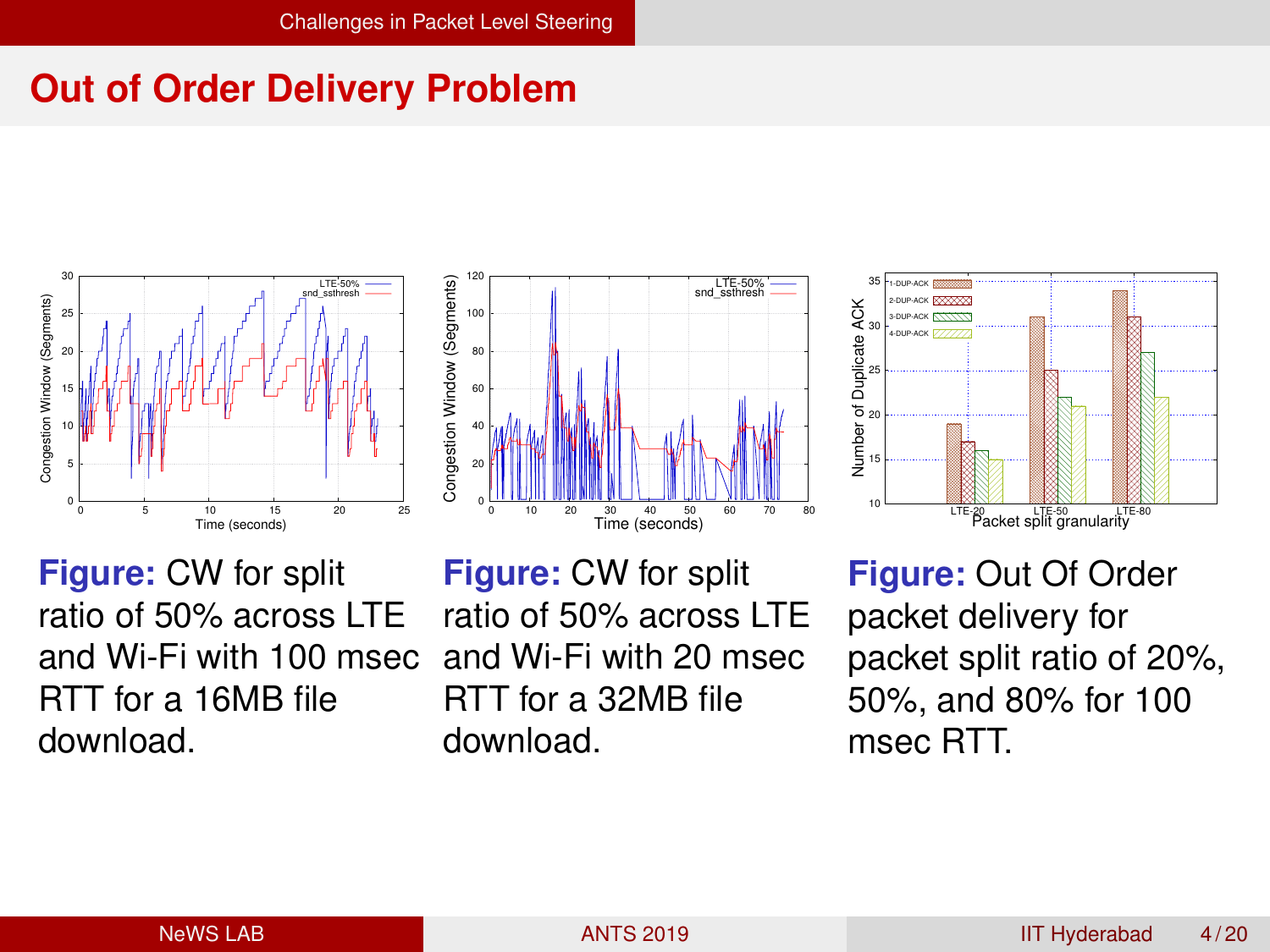#### <span id="page-4-0"></span>**Literature Review**

- **1** Delayed ACK [4] introduces a waiting time before the receiver generates a DUP-ACK
- **<sup>2</sup>** Delay in ACK generation provides opportunity for the receiver to minimize the necessity for generating DUP-ACK
- **<sup>3</sup>** Delaying ACK in slow start phase will negatively affect TCP growth
- **<sup>4</sup>** MPTCP [7] enables multiple TCP sub-flow to be sent over different interfaces. But it is inefficient to make quick decisions to steer the packets across different subflows.
- **<sup>5</sup>** MPTCP takes steering decision at the sender so it cannot react for the fluctuations on the wireless channel quickly.
- **<sup>6</sup>** In LWIP, the packet level steering introduces OOO packet delivery at the last hop, which is not addressed earlier.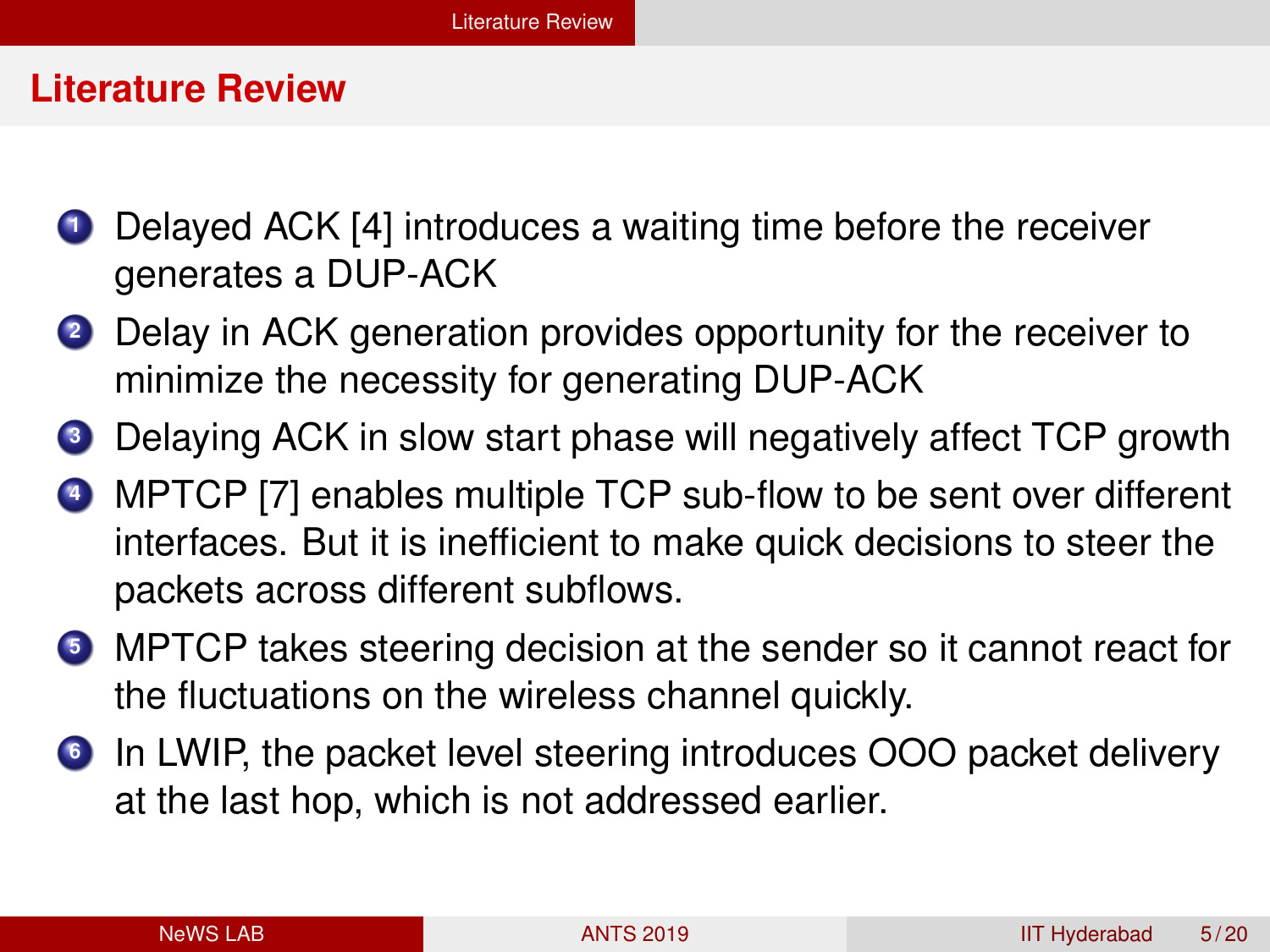#### <span id="page-5-0"></span>**Objectives**

- **1** Does not affect the growth of TCP congestion window
- **<sup>2</sup>** Reduces the triple DUP-ACK delivery to TCP sender
- **<sup>3</sup>** Combination of packet steering technique and reordering technique to achieve higher throughputs
- **4** No change to the TCP semantics
- **<sup>5</sup>** No split in TCP session, i.e., a single congestion window at the TCP sender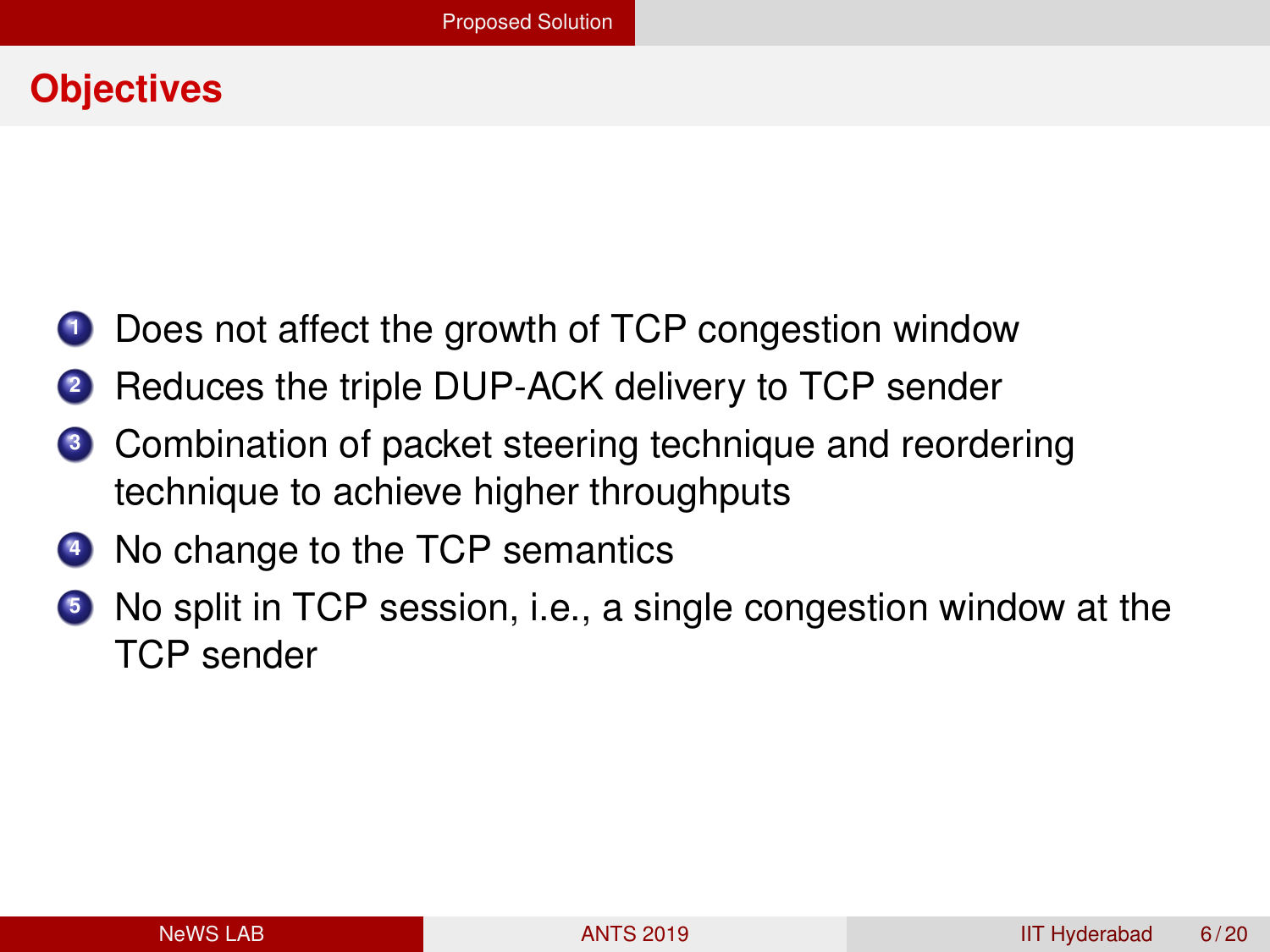### **Components of the Proposed Solution - DIDA**

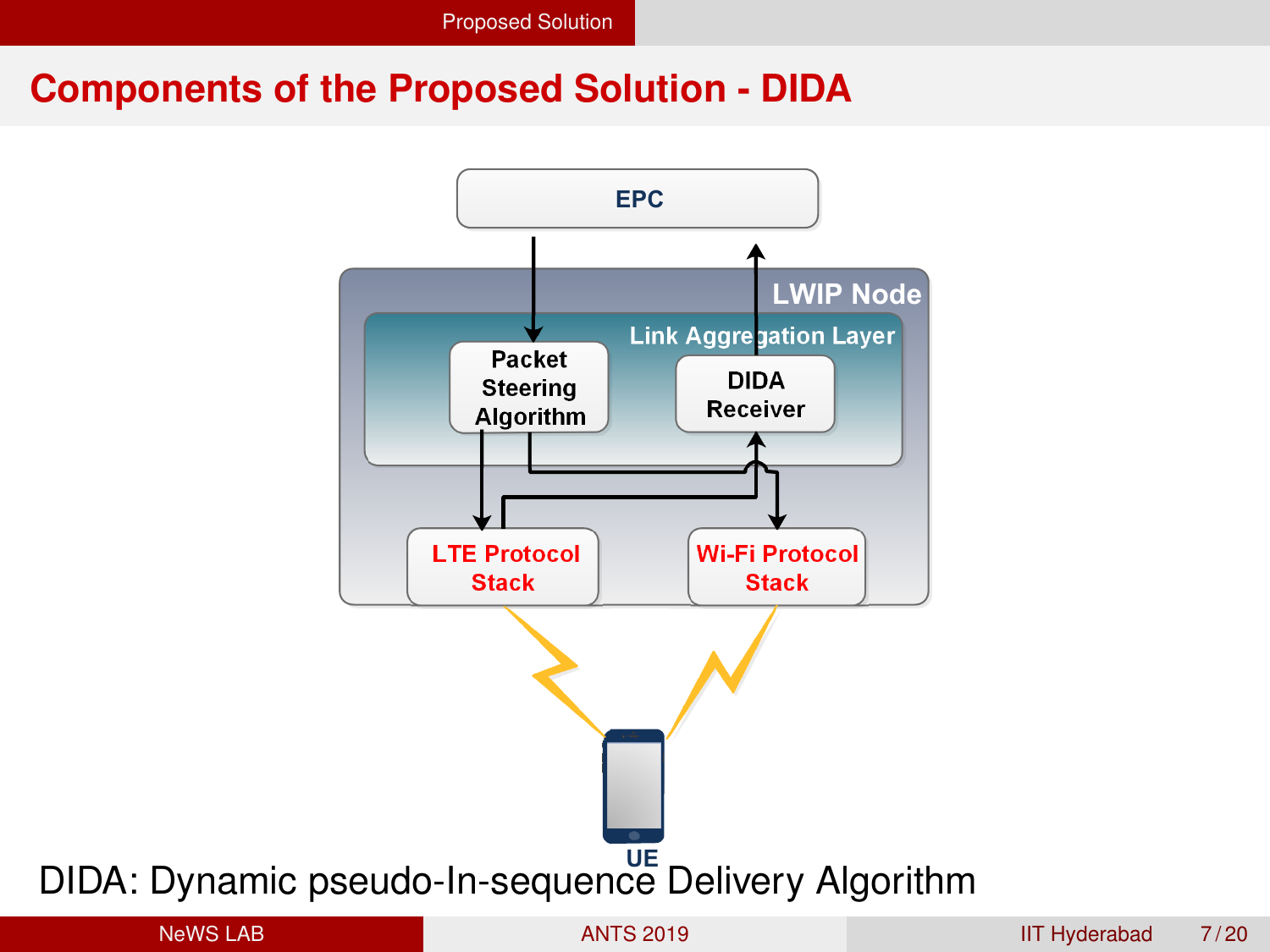#### <span id="page-7-0"></span>**Working Procedure of DIDA**

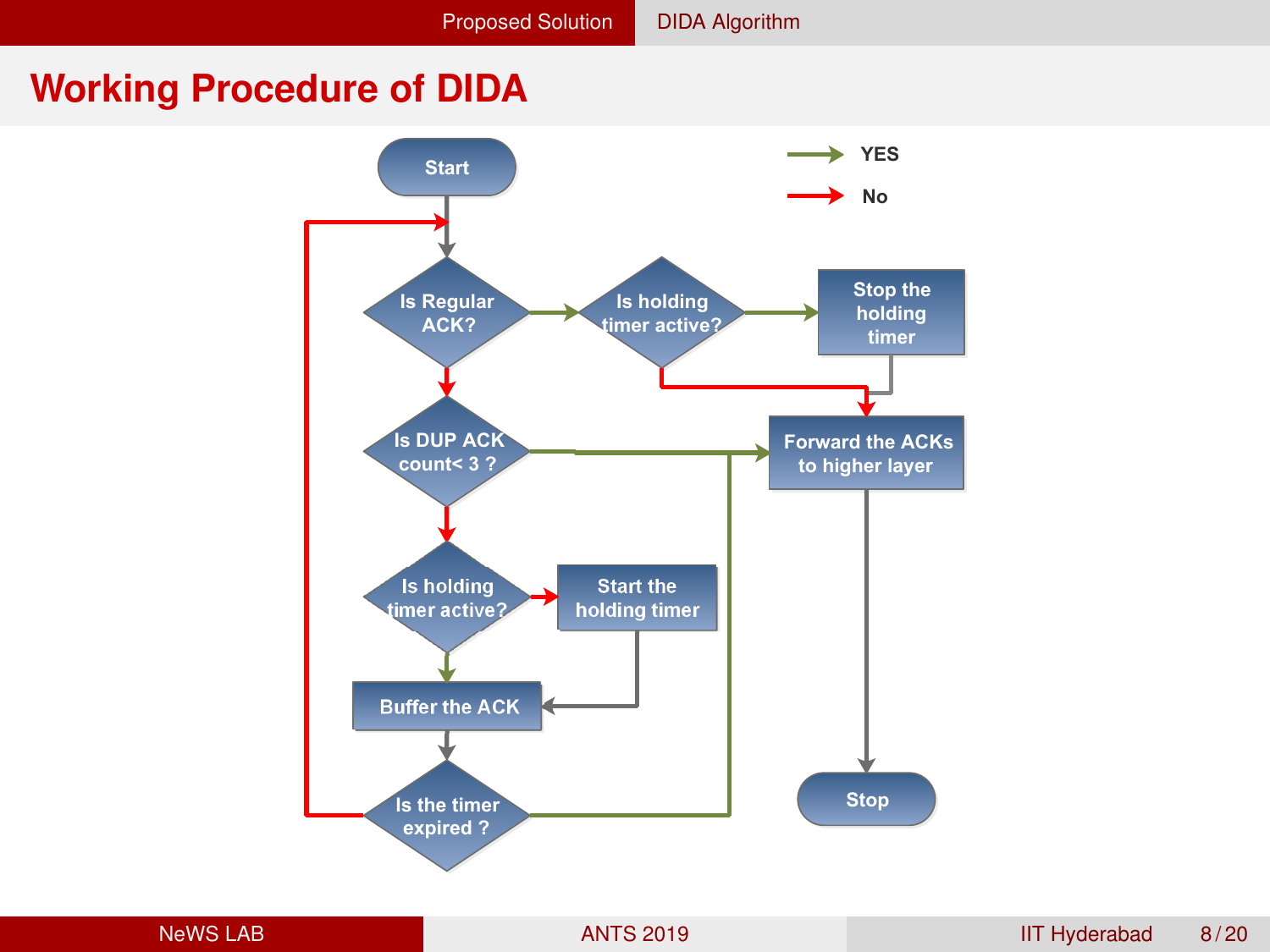# **Optimal Holding time**

Optimal holding time can be given as *topt*  $t_{opt} = \frac{1}{2Ae^{-1}}$  $\sqrt{ }$  $(2Ae^{-1} \times RTT + B(1-e^{-1})) +$ p (2*Ae*−<sup>1</sup> × *RTT* + *B*(1 − *e*−1))2+4*Ae*−1(*e*−<sup>1</sup> × *B* × *RTT* − *Ae*−1*RTT*2) \

where

$$
A = \delta_{\text{buffer}} \times w \times (1 - \beta(w))
$$

$$
B = \delta_{\text{buffer}} \times \alpha(w) \times T_E
$$

operating range can be defined as

$$
LB = t_{opt} - \frac{R}{S_1 \times \theta}
$$

$$
UB = t_{opt} + \frac{R}{S_2 \times \theta}
$$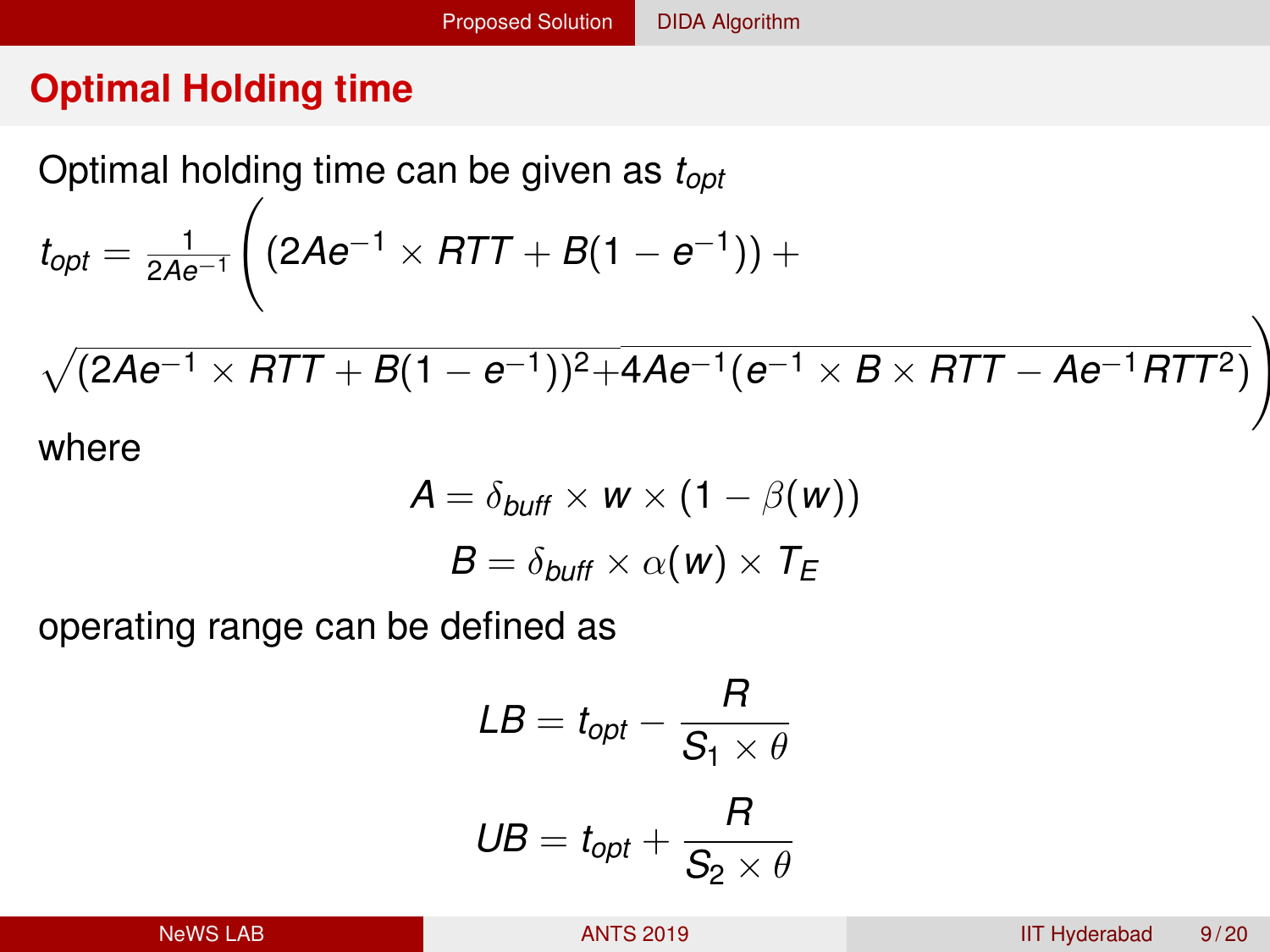# <span id="page-9-0"></span>**Realization of LWIP Testbed**



OAI-eNB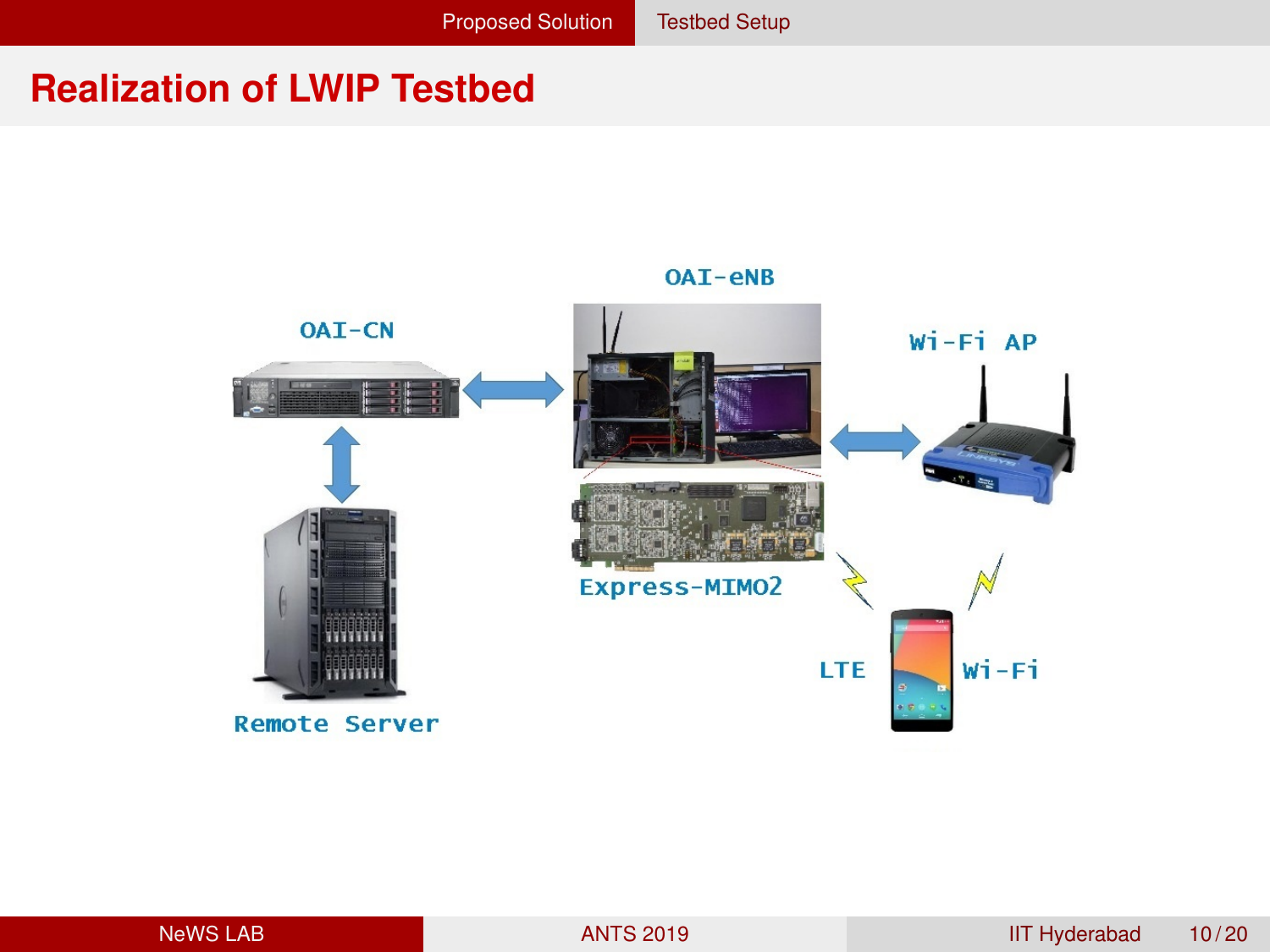# **Testbed Configurations**

| <b>Parameter</b>           | Value                                        |
|----------------------------|----------------------------------------------|
| OAI LTE eNB                | ExMIMO2/USRP-B210, Intel Xeon 8 core,        |
| Hardware Config            | 12GB DDR, Gigabit Ethernet 1 Gbps            |
| OAI LTE eNB                | Ubuntu 14.04, Low Latency Kernel 3.19        |
| Software Config            | Ubuntu 14.04, Kernel 3.4.60-mptcp            |
| <b>OAI EPC</b>             | Intel Xeon Server 24 core, 64GB DDR,         |
| Hardware Config            | Gigabit Ethernet 10 Gbps                     |
| OAI EPC                    | Ubuntu 14.04, Kernel 3.19 generic            |
| Software Config            |                                              |
| <b>Remote Server</b>       | Intel Xeon 8 core, 32GB DDR,                 |
| Harware Config             | Gigabit Ethernet 1 Gbps                      |
| <b>Remote Server</b>       | Ubuntu 14.04, Kernel 3.2                     |
| Software Config            | Apache 2 Web server                          |
| <b>User Equipment</b>      | Nexus 5 - hammerhead, Android 4.4.4 (kitkat) |
| LTE eNB bandwidth          | 5 MHz                                        |
| Number of resource blocks  | 25                                           |
| Wi-Fi transmit power       | 20 dbm                                       |
| <b>LTE MAC scheduler</b>   | Round Robin                                  |
| Wi-Fi frequency, bandwidth | 2.4 GHz, 20 MHz                              |
| Wi-Fi standard             | IEEE 802.11 g, n                             |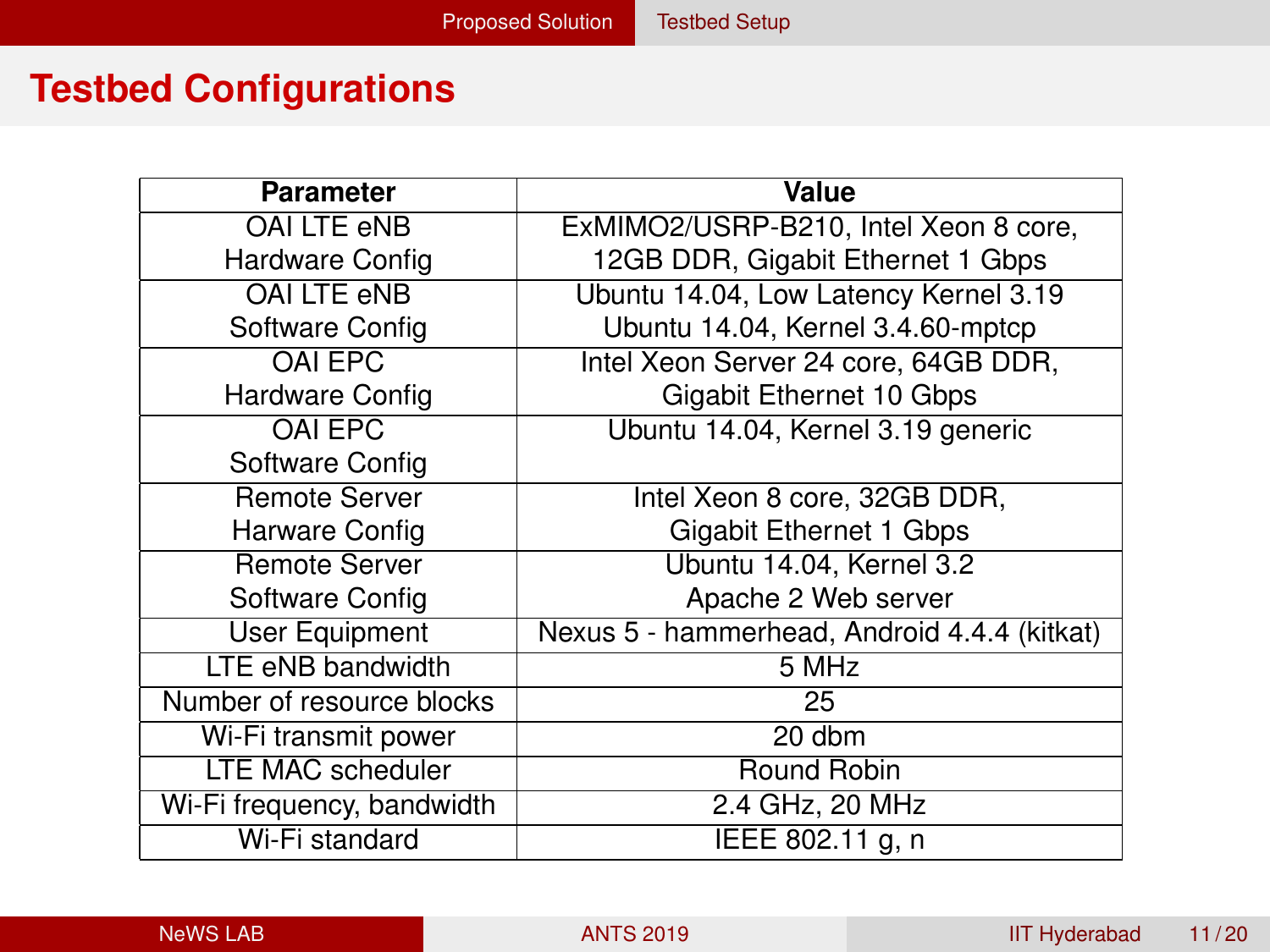# <span id="page-11-0"></span>**Throughput observed for different packet split ratios with DIDA**



**Figure:** Throughput for RTT 100 ms.

**Figure:** Throughput for RTT 20 ms.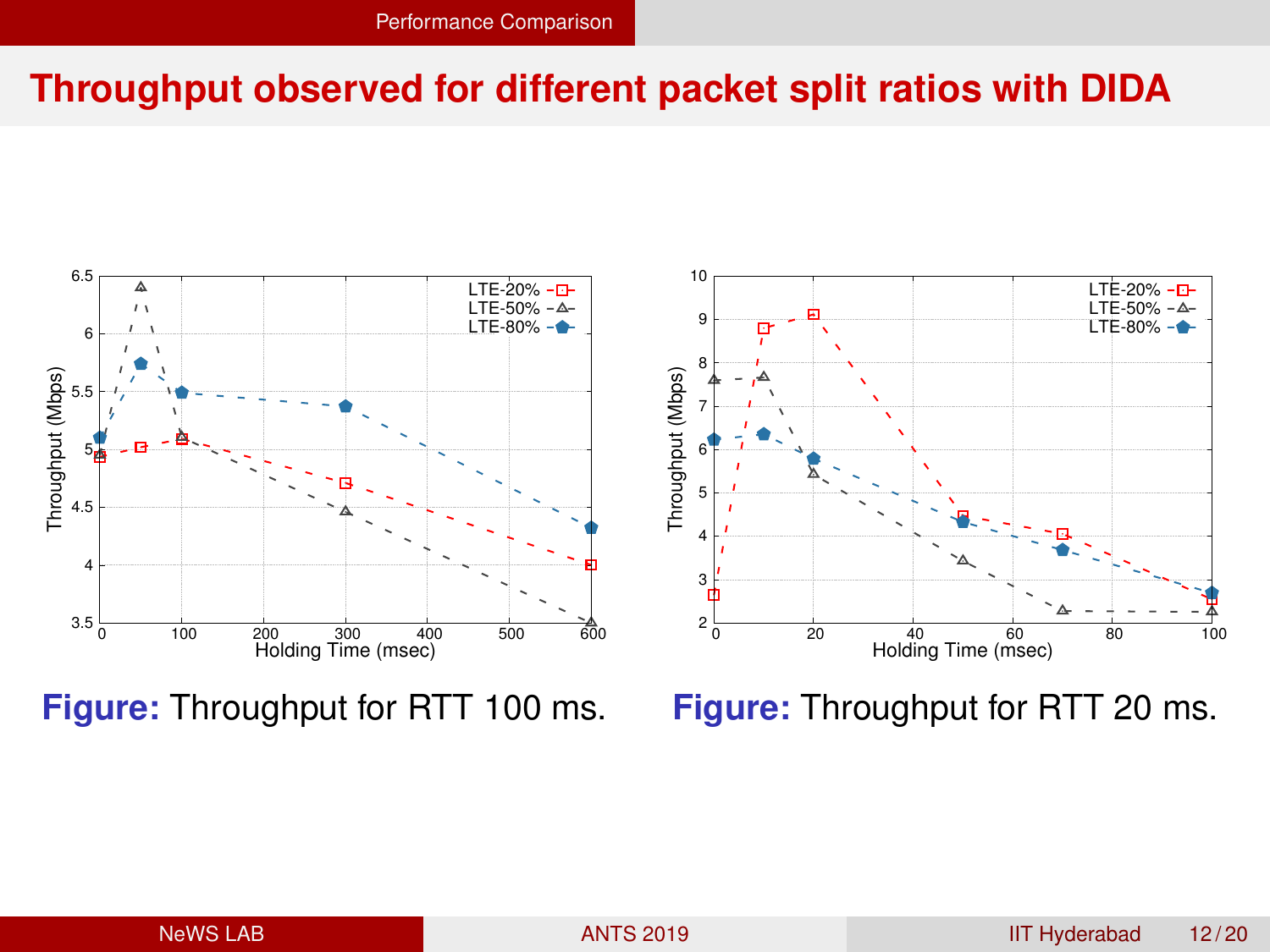## **Performance Study of DIDA Algorithm**





**Figure:** Triple DUP-ACKs observed for different packet split ratios.

**Figure:** Download time observed for LWIP, LWIP with DIDA, and MPTCP.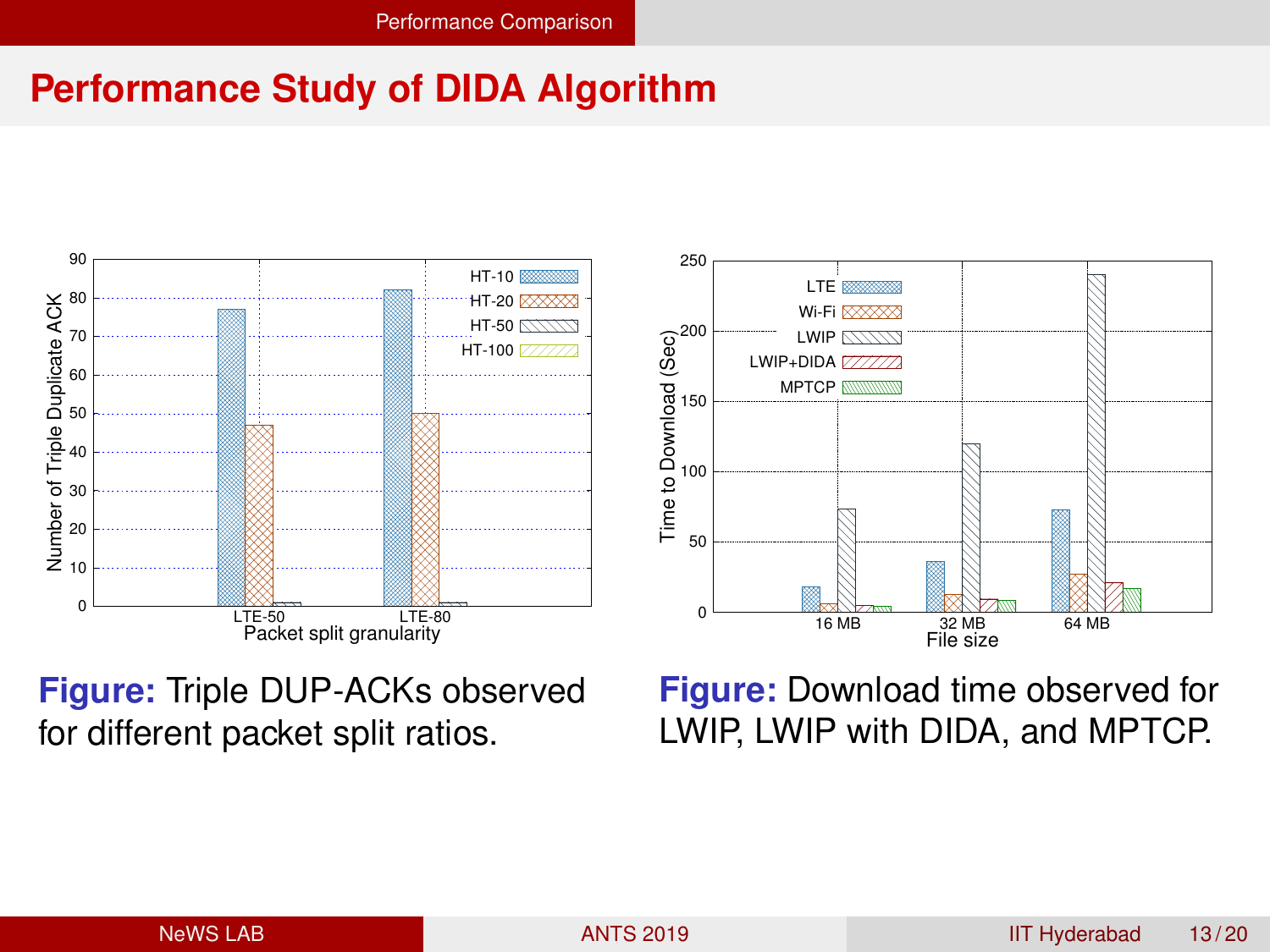#### **Performance comparison with MPTCP**

- **<sup>1</sup>** Various congestion control algorithms of MPTCP viz., Coupled, Uncoupled and Link Increase Algorithm (LIA) are considered.
- **<sup>2</sup>** When LTE and Wi-Fi link rates are incomparable, then MPTCP suffers from "the speed of the slowest link" problem and hence fails to achieve the aggregated throughput.
- **<sup>3</sup>** LWIP+DIDA has improved the throughput due to its efficient holding mechanism
- **<sup>4</sup>** When IEEE 802.11g is used (here LTE and Wi-Fi link rates are comparable), then MPTCP gets the full aggregation benefit
- **<sup>5</sup>** LWIP+DIDA achieves comparable performance with MPTCP. It has improved the system throughput by 2X compared to native LWIP.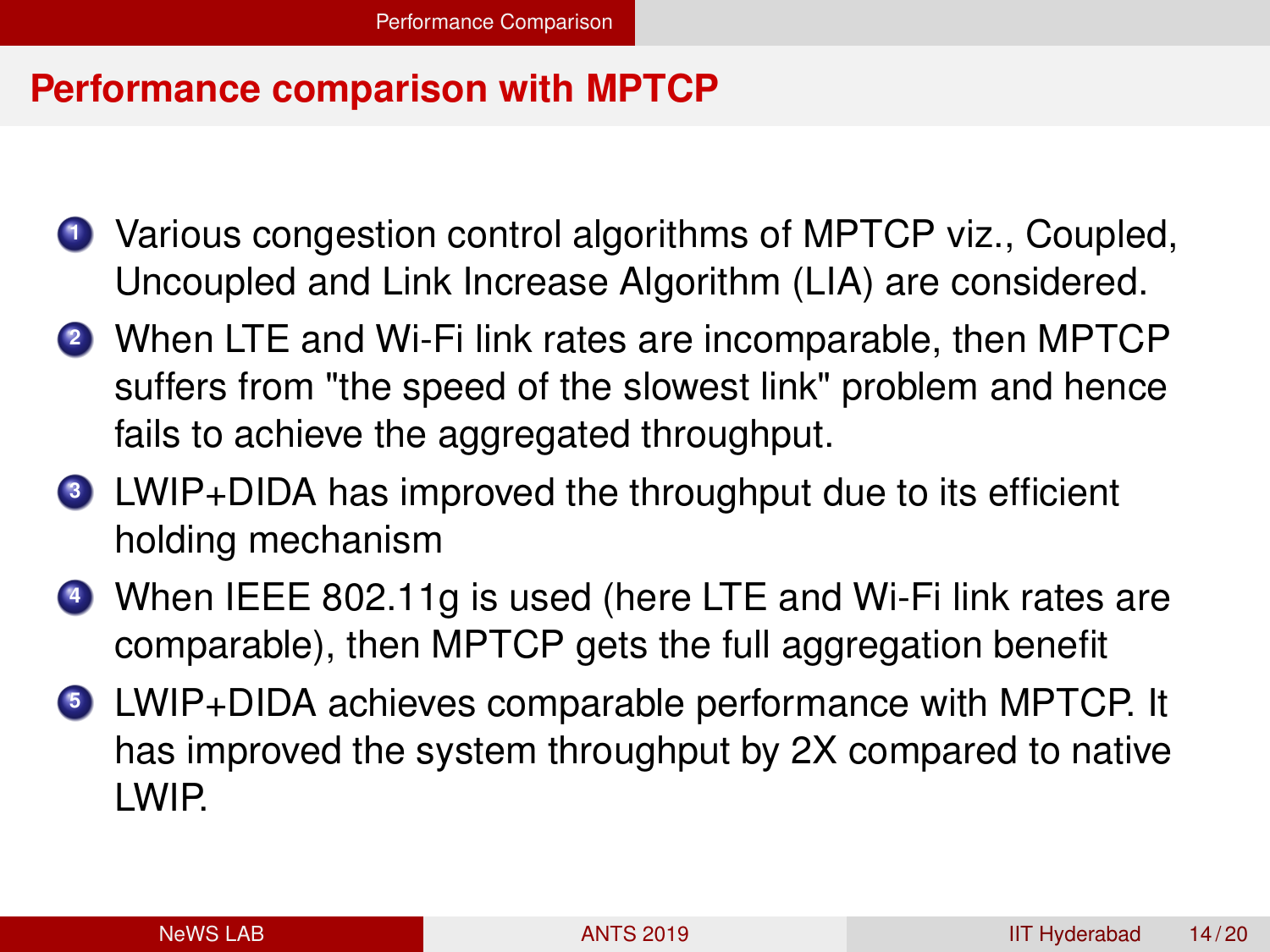## **Conclusions**

- Proposed DIDA efficiently reduces the OOO packet delivery problem in the context of TCP.
- DIDA didnot allow any change to the TCP sematic and hence can be adopted widely.
- Operating DIDA with optimal holding time saves 20% of DUP-ACKs on average, which might have caused TCP congestion window to drop.
- DIDA doubles the throughput achieved as compared to native LWIP.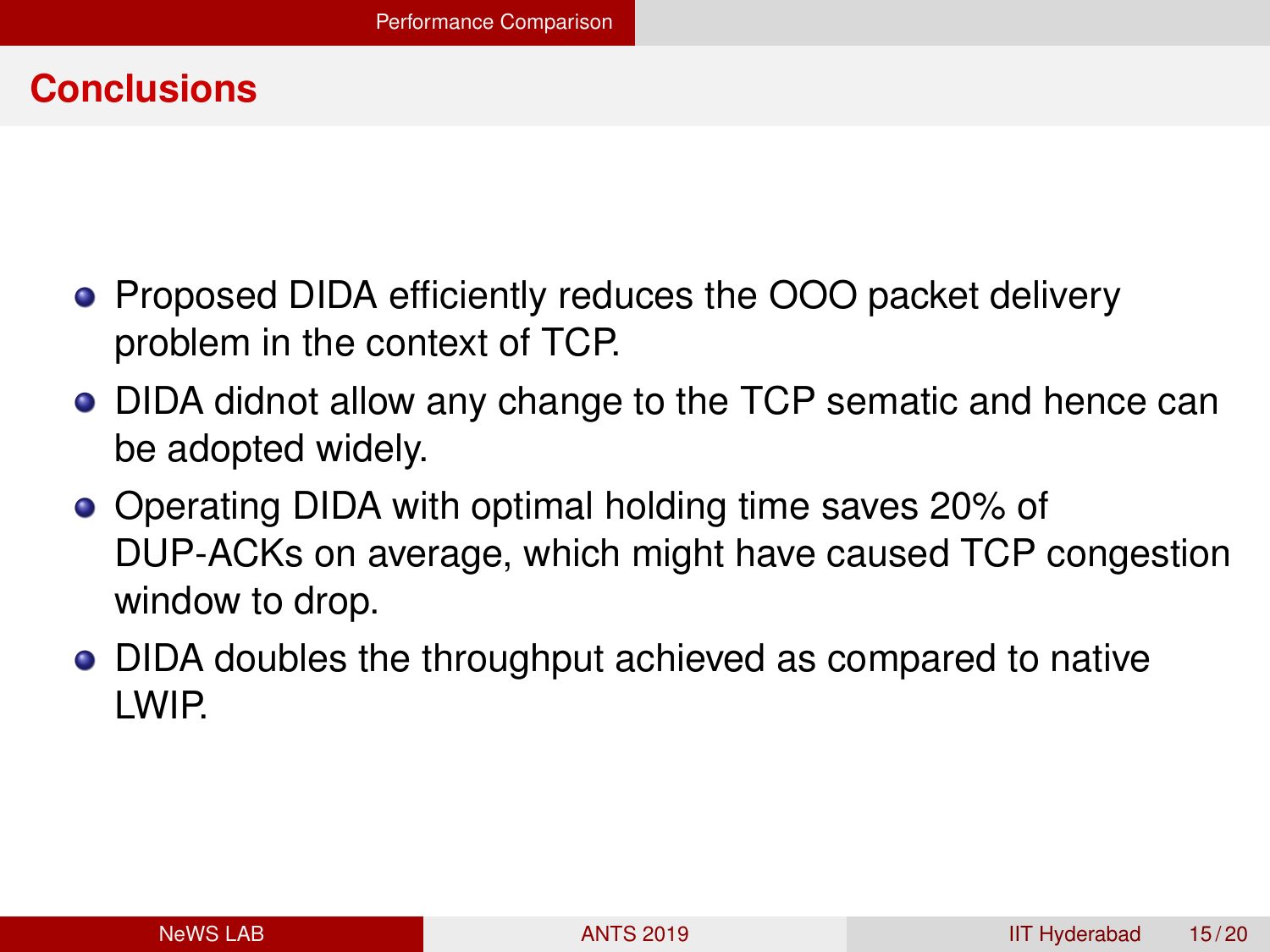# **Acknowledgements**

# **This work was supported by the project "Low LatencyNetwork Architecture and Protocols for 5G Systems and IoT"**

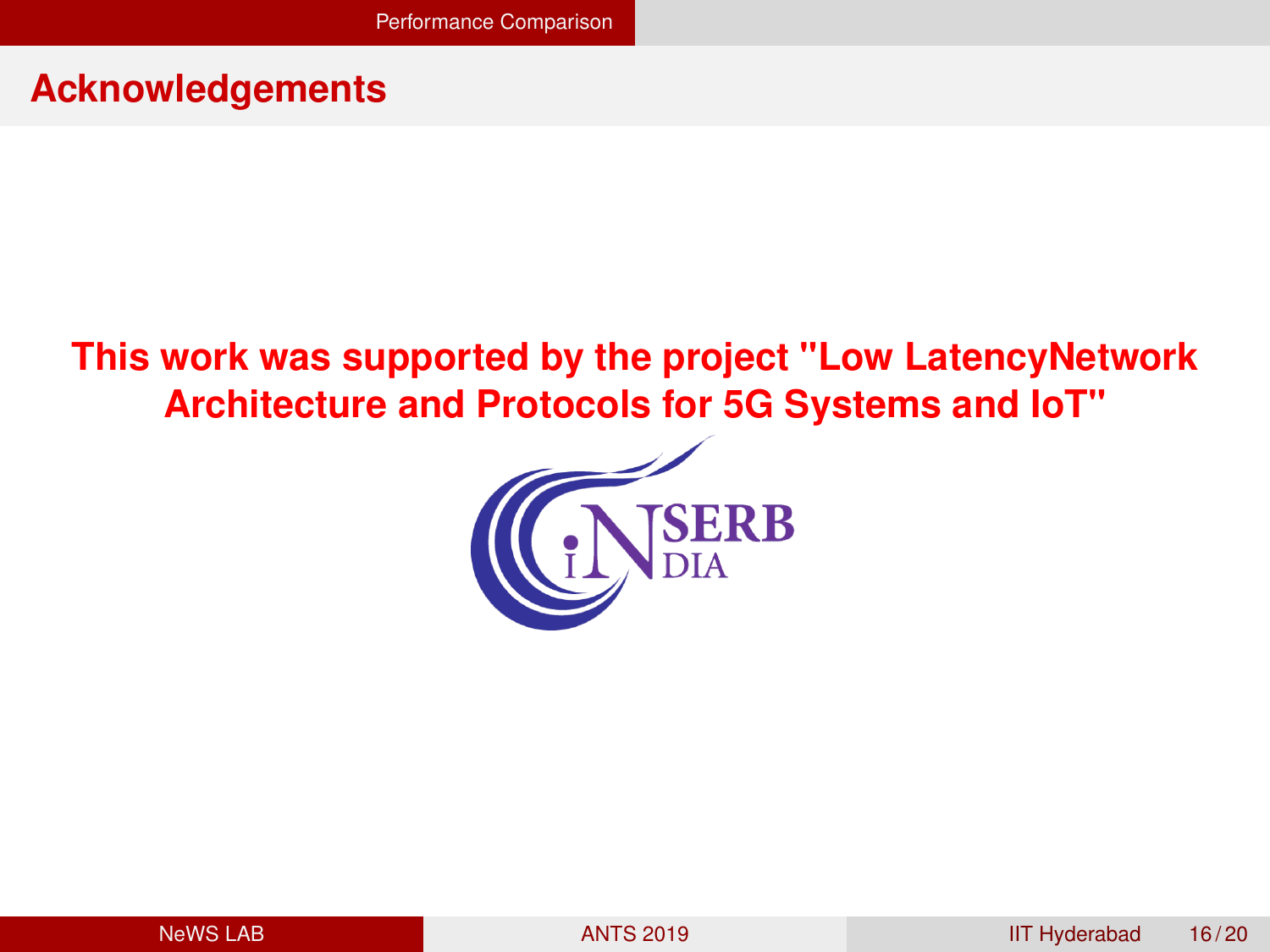#### **References I**

[1] Cisco. (2017) A White Paper on Global Mobile Data Traffic Forecast Update. [Online]. Available: https://goo.gl/zY4nKI [2] 3GPP, "LTE-WLAN Aggregation and RAN Controlled LTE-WLAN Interworking," Tech. Rep. 36.300, 2016. [3] F. Wang et al., "Improving TCP performance over mobile ad-hoc networks with OOO detection and response," in Proc. of ACM MobiHoc, 2002, pp. 217-225. [4] V. Paxson, "End-to-end internet packet dynamics," in ACM SIGCOMM CCR, vol. 27, no. 4, 1997, pp. 139-152. [5] M. Zhang et al., "RR-TCP: a reordering-robust TCP with DSACK," in Proc. of ICNP. IEEE, Nov 2003, pp. 95-106. [6] S. Bohacek et al., "A New TCP for Persistent Packet Reordering,"IEEE/ACM Trans. on Net., vol. 14, no. 2, pp. 369-382, April 2006. [7] C. Paasch and O. Bonaventure, "Multipath tcp," Communications of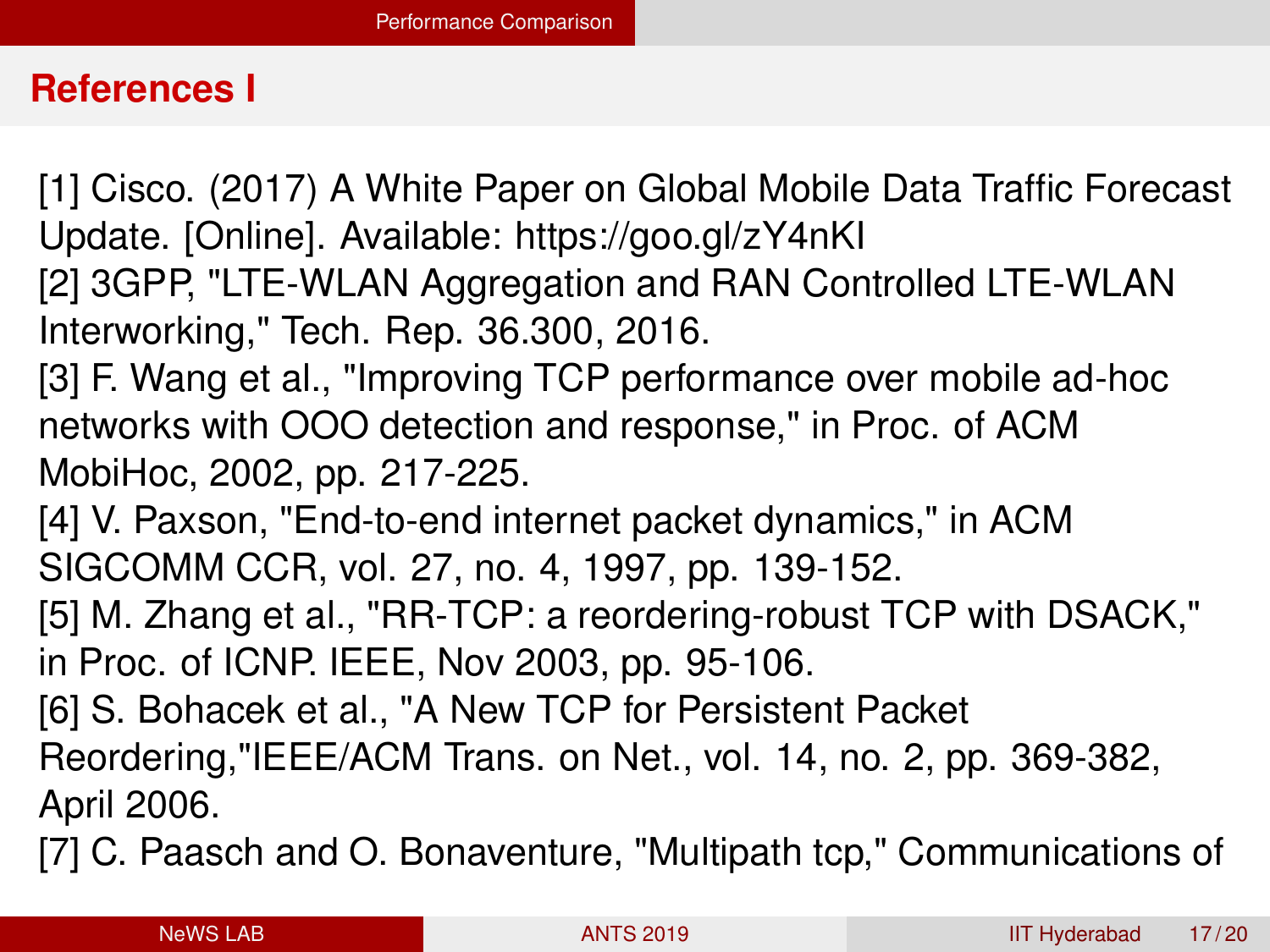#### **References II**

- the ACM, vol. 57, no. 4, pp. 51-57, 2014.
- [8] D. Ibarra et al., "Software-Based Implementation of LTE/Wi-Fi Aggregation and Its Impact on Higher Layer Protocols," in Proc. of ICC. IEEE, May 2018, pp. 1-6.
- [9] T. Santhappan et al., "Visible: Virtual congestion control with boost acks for packet level steering in lwip networks," in Proc. of IEEE GLOBECOM, Dec 2017, pp. 1-7.
- [10] D. Leith and R. Shorten, "H-TCP: TCP for high-speed and long-distance networks," in Proc. of PFLDnet, 2004.
- [11] T. Kelly, "Scalable TCP: Improving Performance in Highspeed Wide Area Networks," ACM SIGCOMM CCR, vol. 33, no. 2, pp. 83-91, 2003.
- [12] L. Xu et al., "Binary Increase Congestion Control for Fast Long-Distance Networks," in Proc. of IEEE INFOCOM, 2004, pp. 2514-2524.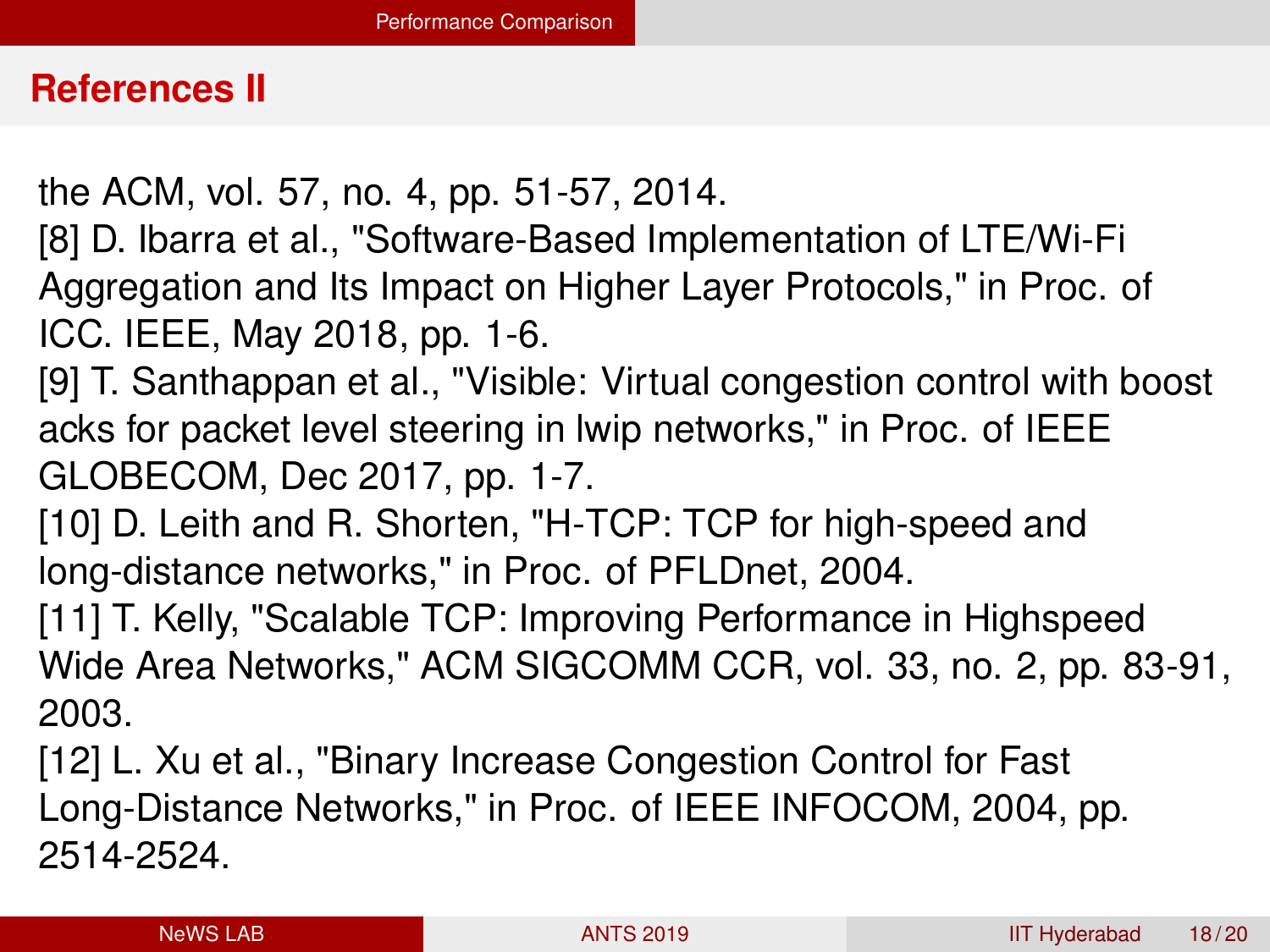#### **References III**

[13] V. Paxson et al., "Computing TCP's Retransmission Timer," IETF, Tech.Rep. RFC 6298, 2011.

[14] V. Jacobson, "Congestion avoidance and control," in ACM SIGCOMM CCR, vol. 18, no. 4, 1988, pp. 314-329.

[15] S. Floyd, "Highspeed tcp for large congestion windows," IETF, Tech. Rep. RFC 3649, 2003.

[16] N. Nikaein et al., "OpenAirInterface: A flexible platform for 5G research," ACM SIGCOMM CCR, vol. 44, no. 5, pp. 33-38, 2014. [17] M. Baerts. (2015) HIPRIKeeper. [Online]. Available: https://github.com/MPTCP-smartphone-thesis/MultipathControl [18] S. Thomas et al. (2017) LTE Wi-Fi Integration With IPSec Tunnel. [Online]. Available: https://github.com/ThomasValerrianPasca/